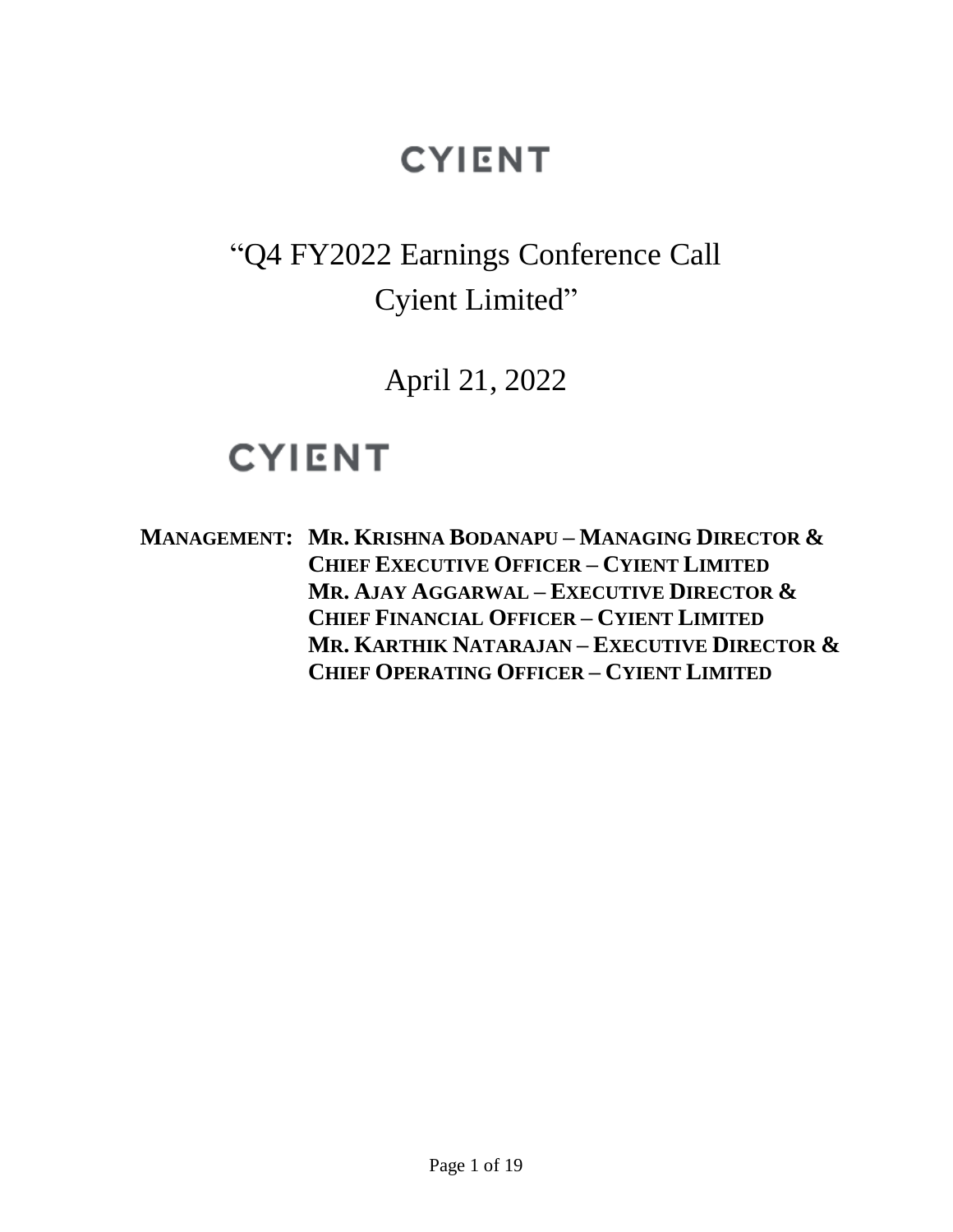*Cyient Limited April 21, 2022*

**Moderator:** Ladies and gentlemen, good day and welcome to the Q4 FY22 Earnings Conference Call of Cyient Limited. As a reminder, all participant lines will be in the listen-only mode and there will be an opportunity for you to ask questions after the presentation concludes. Should you need assistance during the conference call, please signal an operator by pressing "\*" then "0" on your touchtone phone. Please note that this conference is being recorded. I now hand the conference over to Mr. Krishna Bodanapu, Managing Director and CEO. Thank you and over to you, Sir.

**Krishna Bodanapu:** Thank you very much. Ladies and gentlemen good evening. Welcome to Cyient Limited earnings call for the Q4 of the financial year FY2022. I am Krishna Bodanapu, Managing Director and Chief Executive Officer. Present with me on this call are Mr. Ajay Aggarwal, Executive Director and Chief Financial Officer and Mr. Karthik Natarajan, Executive Director and Chief Operating Officer.

> Before we begin, I would like to mention that some of the statements made in today's discussions may be forward-looking in nature and may involve risks and uncertainty. A detailed statement in this regard is available in our investor update, which has been emailed to you and is also posted on our corporate website. This call will be accompanied with an earnings call presentation and the details of this have already been shared with you. With this let me take you to the highlights of the quarter.

> In USD terms, we posted a revenue of \$156.7 million, which is a growth of 4.6% YoY and a slight degrowth of 0.8% QoQ or 0.4% in constant currency terms. In rupee terms, we posted a quarterly revenue of Rs. 1,181 Crores. This signifies a growth of 8.1% YoY and flat QoQ. Services revenue stood at \$130.6 million with a growth of 9.2% YoY and 1.1% QoQ or 1.6% in constant currency terms. DLM revenues stood at \$26.1 million, which is a de-growth of 13.8% YoY and 9.3% QoQ. We posted the highest ever group EBIT in Q4, which stood at Rs.170.8 Crores or Rs.1,708 million. Group EBIT margins stood at 14.5%, which is up 182 bps from last year and 59 bps QoQ. Profit after tax stood at Rs.154.2 Crores or Rs. 1,542 million for the quarter, which is a growth of 39.3% YoY and 17.1% QoQ.

> As a summary, I am very happy to report that most of the metrics barring absolute revenue have been the highest that they have ever been and especially we are very proud of what we have achieved on the profitability and the profit side.

> Next let me take you to the highlights for the full year. Total revenue stood at Rs. 45,344 million or Rs. 4,534 Crores signifying a growth of 9.7% on a full-year basis. In US dollar terms, the revenue stood at \$608.2 million which is a growth of 9.2% and 8.7% in constant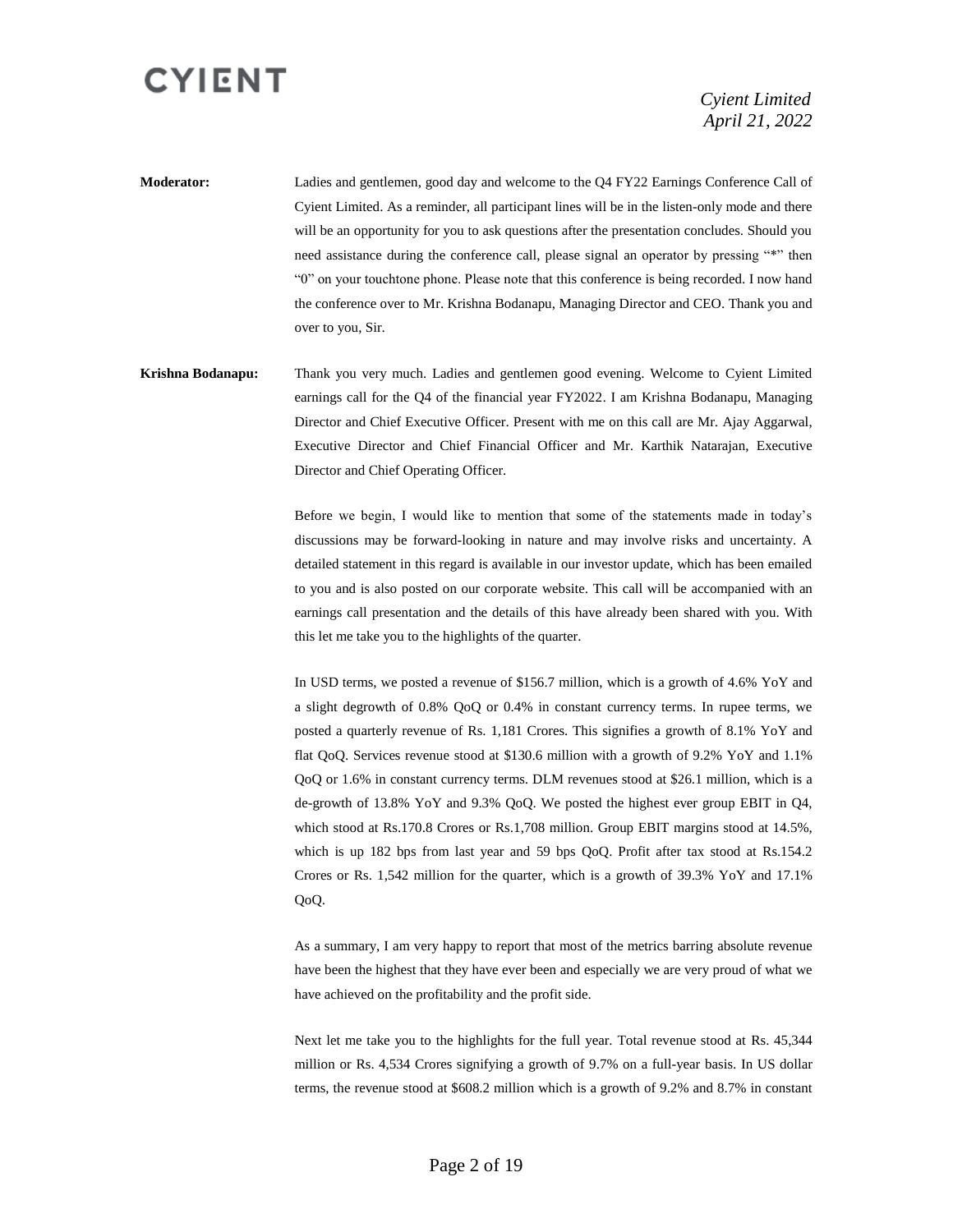#### *Cyient Limited April 21, 2022*

currency terms. Services revenue for the year stood at \$503.5 million signifying a growth of 9.2% or 8.5% in constant currency terms. DLM revenue for the year stood at \$104.7 million, which is a growth of 9.5% on a YoY basis. Group EBIT which is the highest ever stood at Rs. 6,297 million or Rs. 629.7 Crores, which is up 51.3% compared to last year. Group EBIT margins stood at 13.9% for the year, which is up by 381 basis points and is also the highest in the last seven years. Services margin stood at 15.3% higher by 432 bps and DLM margins stood at 7.2%, which is higher by 142 bps. Profit for the year stood at Rs.522.3 crore or 5,223 million up 40.6% compared to last year. Free cash flow generation stood at Rs. 5,719 million with cash conversion at 64.7% on EBITDA or a conversion of 109.5% of PAT to cash. We also declared the highest ever dividend for the full year at Rs.24 per share which included an interim dividend of Rs.10. In the last two years, we have generated free cash of Rs. 1,333 Crores and have paid out accumulative dividend of  $\sim$  Rs. 451 crores to our shareholders.

Coming to other highlights for the quarter, we signed a Memorandum of Understanding with the IIT Hyderabad for research collaboration to set up a private 5G centre of excellence. The enterprises across industries now recognize the benefits of private 5G network and they are looking at network solutions that cater to their unique business context and enable their digital transformation.

We have partnered with iBASEt for implementing the manufacturing systems for maintenance, repair and overhaul solutions and this is also a very exciting opportunity because it is another great foray into digital forum. We launched the Firmware over-the-Air (FOTA) solutions for connected devices. As you can imagine with the number of devices that are being connected and their whole connected equipment that is coming in, it is quite important that there is a robust way in which the firmware can be updated and this is a unique solution that we have come up with.

We are also proud that Cyient is positioned as a major contender in Everest Group PEAK matrix for digital product engineering services and we have been investing heavily, as you know, in semiconductor embedded software, hardware, etc., and also we have come up with the solutions suite of CyientifiQ and IntelliCyient. All these recognitions from Everest and a few others that we have reported in the previous quarters are a validation of the right things that we are doing especially on technology enablement in areas like digital. With this, I would like to hand over the call to Ajay who will take you through the detailed financial performance of the quarter. Thank you and I will answer questions after the presentation is done.

**Ajay Aggarwal:** Thank you Krishna and I am very delighted to say that we have excellent results for the quarter on all the parameters and I will start with revenue. We have delivered \$156.7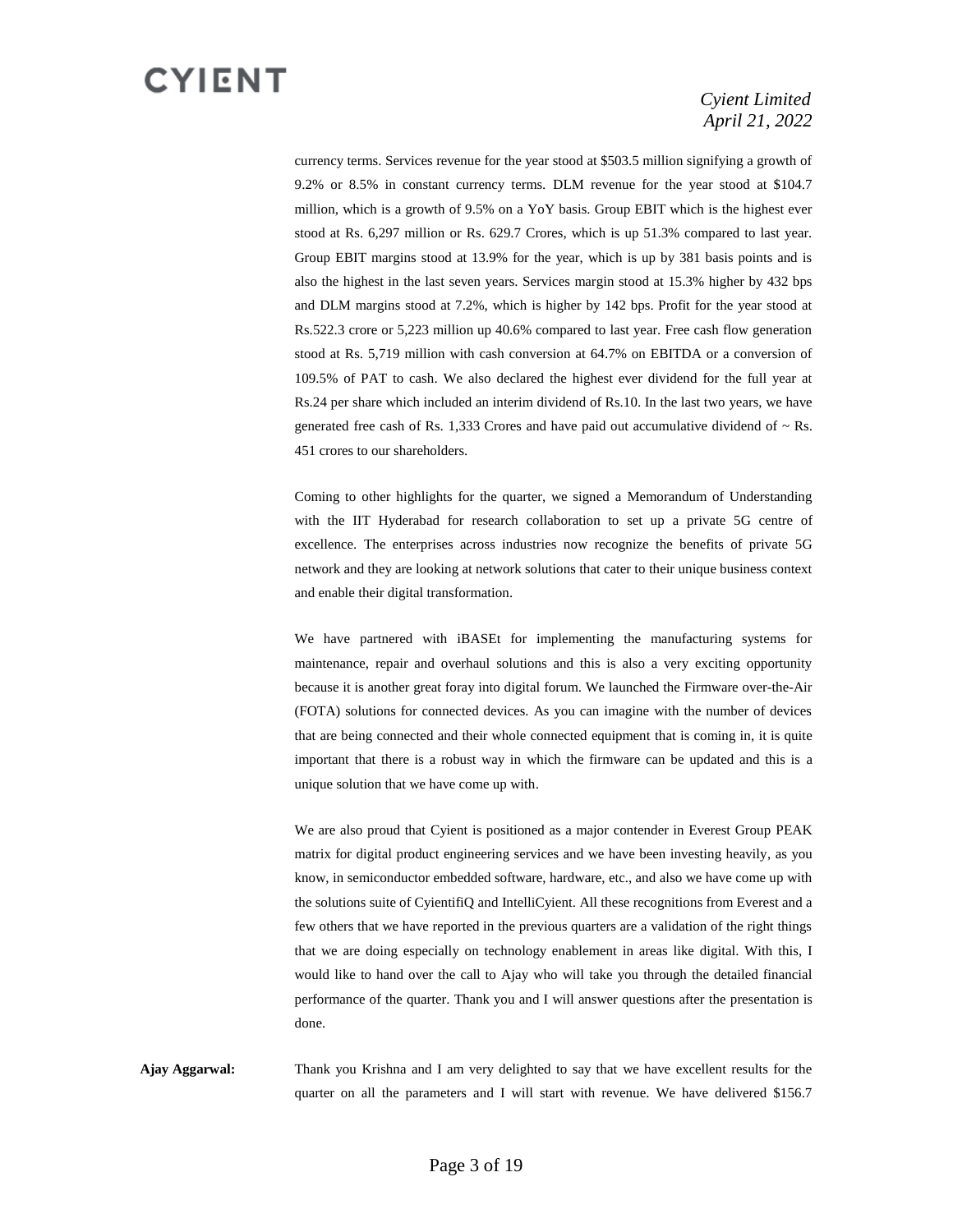#### *Cyient Limited April 21, 2022*

million of revenue for the quarter, which was flat overall. In services in constant currency terms, we have got 1.6% growth while in dollar terms it is 1.1%. We have done \$26.1 million in DLM, which is 9% degrowth in the quarter and this is line with our expectations. From services, if you see, our growth from YoY is about 9.2%. The DLM has degrown YoY. There have been supply-side issues and overall the growth for the group is 4.6% YoY.

In terms of the full year, we have clocked our revenue at \$608.2 million with \$503.5 million for services and 104.7 for DLM and that translates into a constant currency growth of 8.5% for services and 9.2% in terms of the dollar. In terms of DLM we have done \$104.7 million and we have done a growth of 9.5%. Definitely we were gunning for a growth of 15% plus at the beginning of the year but due to some of the supply side challenges, I think, we have not been able to get. We have been talking about that quarter-on-quarter, but this is in line with what we have anticipated for this particular quarter.

In terms of the income statement for the quarter, I think, our EBIT margin has been for the group at 14.5% compared to Q3 of 13.9%, which is 60 bps improvement and again this is in line with what we have done and we will see later that for the whole year, the margin expansion is about 380 bps. I think our focus on operational improvements and other initiatives that we have been talking about have played out both in Q4 as well as for full year. We have also tried to provide you the bridge separately that you can read in terms of what has happened in terms of the change between the two quarters as well as for the full year. The focus of the company has been on operational improvement, which includes utilization, offshoring as well as doing more revenue with the higher quality, which means higher margin. All these improvements have given us a 5-6% kind of improvement. Then we have the headwinds of investments into people and long term. We also have the benefit of scale. So net net, I think these levers have been there. All these levers that I have talked about, are applicable for the quarter as well as for the full year, and I just wanted to give comfort to all shareholders that when we are looking at EBIT margin of 14.5% for the quarter or 13.9% for the year, we have made adequate investments during the year and also planned for the next year in terms of the long term and typically we are spending 1.5% to 2% in terms of the investments into the business for future and we are doing the right investment for retention of the people and motivation of the people.

In terms of the PAT, you can see we have increased it 40.6% YoY and about 17% QoQ. The ETR is 25.2%, but I will say ETR at an overall level is going to be more like 27%. Next year, we will talk more about it but we are looking at ultimately rate of about 25% for India and with a little higher tax rate for US, we will be at 27% and I would say the most important highlight in this is that 10% growth. Definitely, we are not meeting what we had planned to do at the beginning of the year, but at about 9-10% growth on the top line, we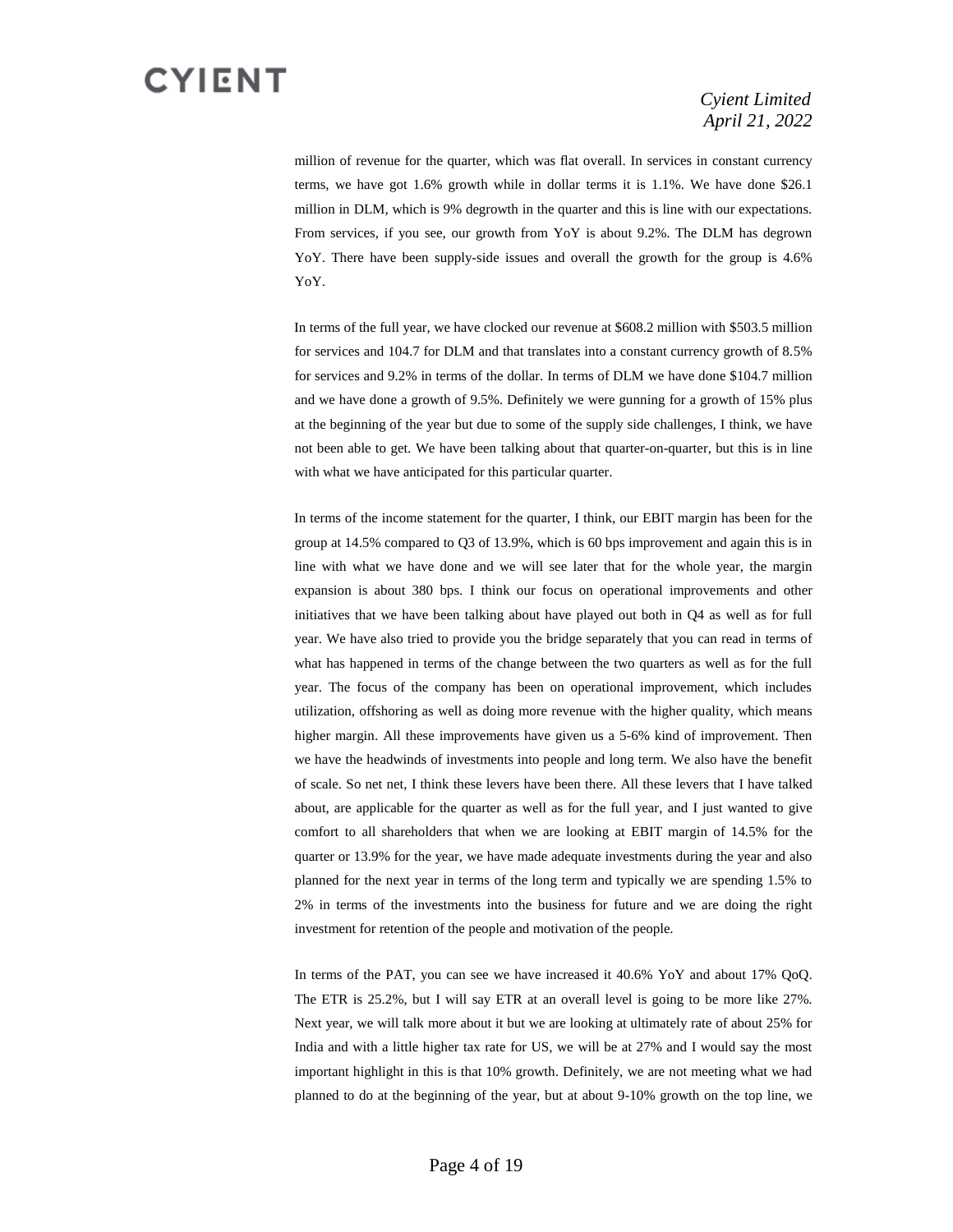#### *Cyient Limited April 21, 2022*

have delivered a growth of 40% on the bottom line and of about 50% at the EBIT level. There has been a lot of focus to make sure that we focus on delivering the profit and the profitable growth and that is in line with what we had planned internally. This I would let you read, we are completely providing you with details of what has helped us both for the quarter as well as for the year in terms of various levers that have worked on the margins. It really helps you especially our analyst friends to understand what has happened.

Cash generation, I think in terms of the cash, we have a healthy cash position of Rs. 15,689 million which is about \$200 million plus. We have generated a cash of Rs. 1,225 million in the particular quarter. This is a conversation of about 49.1%. I would like to call out that in the last quarter we had a conversion of 70% plus and when you look at this number 49% with some exceptional collections and some other things that happened in Q3 we are not worried for H2, per se we are continuing to be at 65% plus. If I come to the year, we have done a free cash flow of Rs. 5,719 million, which is again a conversation of about 64.7% for the full year and if you see our conversion of net profit I would like you to have a look at the financial year FY22, we are able to convert 100% of net profit into the free cash flow. We are confident of these levels of 65% plus or minus 5% in terms of very high growth year what is other scenarios in terms of more investment, but I think we are confident that 65% to 70% for services and about 50% to 60% for DLM we continue to generate. You will also note that we have generated 499 million of free cash flow in DLM compared to 84 million which is a significant increase and we still want to improve it further and you will see in the coming year there will be a further significant improvement in case of DLM which has also helped for us as a group. One more thing I would like to mention you will see in the detailed investor update that there is a continuous focus on all the levers of free cash flow. One of the important ones has been that we have been able to achieve six days reduction in DSO for this particular year. That is on top of 11 days that we had done in the previous year. I think that 17 days reduction is really helping us and also the capex is further optimized and of course there is a profit increase that is also helping us. Last comment from my side that in terms of the other income also if you look at, there have been some headwinds from some of these European currencies because of the situation, but I am happy to inform that whatever is the impact on P&L the gains in our other income have far exceeded the losses and we are for the next four quarters, as well, placed at a very nice situation so that our other income will also help. This also impacts our cash generation so that is how we are confident of maintaining these levels of conversion for the company. With this, I will hand over to Karthik.

**Karthik Natarajan:** Thank you Ajay and good day everyone and we are pleased with the performance of Q4 and continuing on what Krishna and Ajay have talked about and we have witnessed a services growth of 1.6% in constant currency. This is our third successive quarter of growth in services. I think we want to continue to build the momentum on services. If you take a view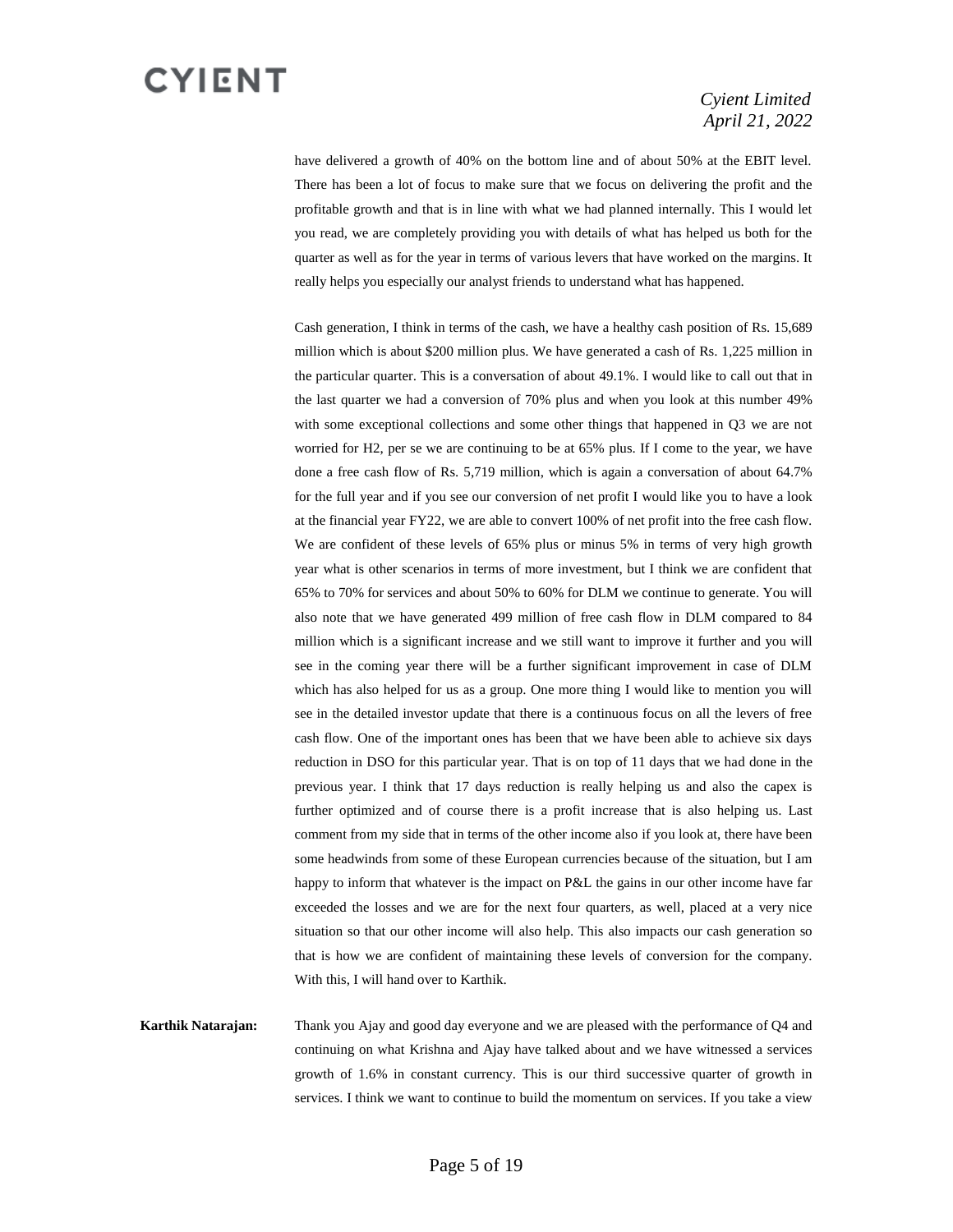#### *Cyient Limited April 21, 2022*

on the table on the left-hand side and aerospace is starting to grow at 10% close to year on year. I don't think we have now reached the peak of aerospace yet but 10% is something that we are really happy with the progress that we have made. We talked about last year same time the depths of bottom that we had hit, I think that is definitely continuing. The momentum is there, but it is not to the extent that we want it to be. In communication and utilities definitely we are building the scale and with 3.8% QoQ growth and specifically communications has grown by 6.4% and this is something that we expect to continue even for the next financial year. In terms of our portfolio, it has grown by about 18% YoY, I think we expected the portfolio of sectors to lead our growth. I think that happened to be true for this year and also with offshore mix at 51.6% and this is the highest ever we have seen on the offshore mix. That was 1.8% higher as compared to the last quarter and also the utilization continues to be a high level of 86% and more.

We also won about seven large deals and we talked about focus in terms of winning more large deals. I think that is continuing and interestingly six from services out of which three are from telecom and one from auto, medical and semiconductor. One is a composite build to spec deal and that is from the transport vertical. In terms of our quarterly intake and our client services order intake is up by 13.1% YoY and the group order intake is down by 11.9% and this is only due to seasonality. We do not really have any challenges in terms of the order book and order intake.

 So in terms of full year, we have seen growth across all the segments. I think that is definitely good. Transport has grown by 1.1% and communication we have grown by 12.6% YoY and portfolio has grown by 17.5%. Interestingly we talked about rail and we are seeing a volume growth of 7% in terms of billed hours, but the revenue was down by 3% due to significant amount of offshoring. I will also touch upon the trends for next financial year and some consolidation in the customer segments is going to push more cost savings and significant benefits and that will probably drive more offshoring. So we will have muted growth for H1, but H2 of fiscal FY2023 will continue to see a growth in the rail business as well. In terms of growth for the group, it stood at 8.7% in constant currency and we are also pleased to see our EBIT performance growth of 51% YoY and this is led by offshoring to the extent of 5.5%, utilization improvement by 3% and all this helped us to manage a good performance of 50% plus. Also in terms of 5 pillars, we continue to see momentum on 5 pillars which has grown by 21% which is close to 2x of the company growth and we have added about 580 heads last quarter. I think that is definitely a positive sign for what we expect to see for the next couple of quarters.

If I try to deep dive into each of the segments and starting with transportation, we expect this is going to be a still sluggish sector. As far as the aerospace is concerned, we will see growth in the FY23. As far as rail is concerned, we expect the first half to be muted and we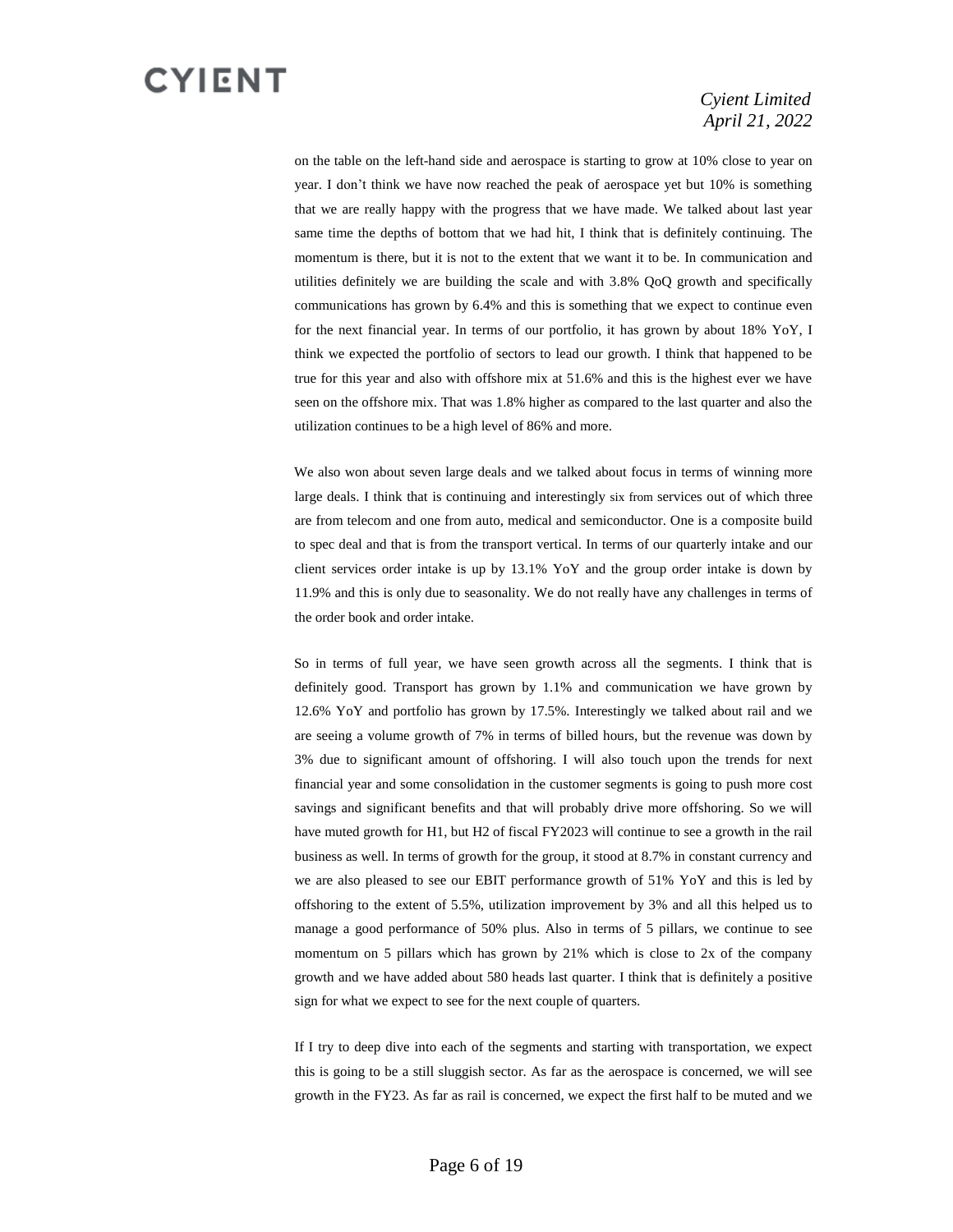#### *Cyient Limited April 21, 2022*

do expect the second half to really drive significant growth. Some of the key wins that we had in the last quarter includes areas in aftermarket and some of the ITAR work, embedded, Industry 4.0 as well as the urban air mobility segment. I think these are some of the expansions that we are getting into. It is not about conventional aerospace and the way you start moving into the segments of air mobility and that is where we are really seeing the growth. As far as rail is concerned, we talked about the consolidation. Interestingly we are seeing momentum on rail signaling and embedded system and digital solutions and we expect this to lead the growth for us in the next financial year.

 DLM has witnessed a de-growth which is due to the material availability and the long lead time for some of the materials. We do have a robust order book, but execution as per the plan is going to be difficult with the challenges on semiconductors faced by the entire industry.

The communication segment continues to build robust growth and we are anticipating it even for FY23. We won three major deals in Q4, which I talked about and one of them is for a customer who wants to roll out a broadband network in Canada and this is an interesting one for us. We are able to bring a digital solution for the fibre roll out and this is going to be first of its kind for us and we hope to continue to build on similar priorities with many of the customers. Private 5G networks center of excellence, collaboration with IIT will allow us to test various used cases and allow the inter-operability of network components from various industry leaders. We continue to remain positive for fiscal FY23 and we hope this segment will show a double-digit growth even for FY23. Utilities has witnessed a small de-growth in Q4 and this is more to do with the technicality of the major project execution. We continue to make progress with some of the recent wins in APAC to deploy a cloud network, next generation spatial information system and we continue to make progress on digital utilities. This is going to be a growth segment for us for FY23.

 Digital is one area where we have come a long way in the last 18 to 24 months. The growth is driven by operational technologies combined with our domain expertise and we are able to really establish ourselves as a digital transformation partner for our customers. The proof of the pudding is some of the engagement we are starting to do includes the industry 4.0 implementation for an engine manufacturing customer in North America as well as setting up a consulting road map in terms of implementation of MRO solutions for an APAC customer which includes setting up smart operations as well as supply chain. Some of the recognition from analysts have also reinforced the sales in terms of our business of digital solutions that we are building up.

 Going to the portfolio services, I think we are seeing a growth of more than 35% from medical and we expect that to continue. The growth is led by demand from digital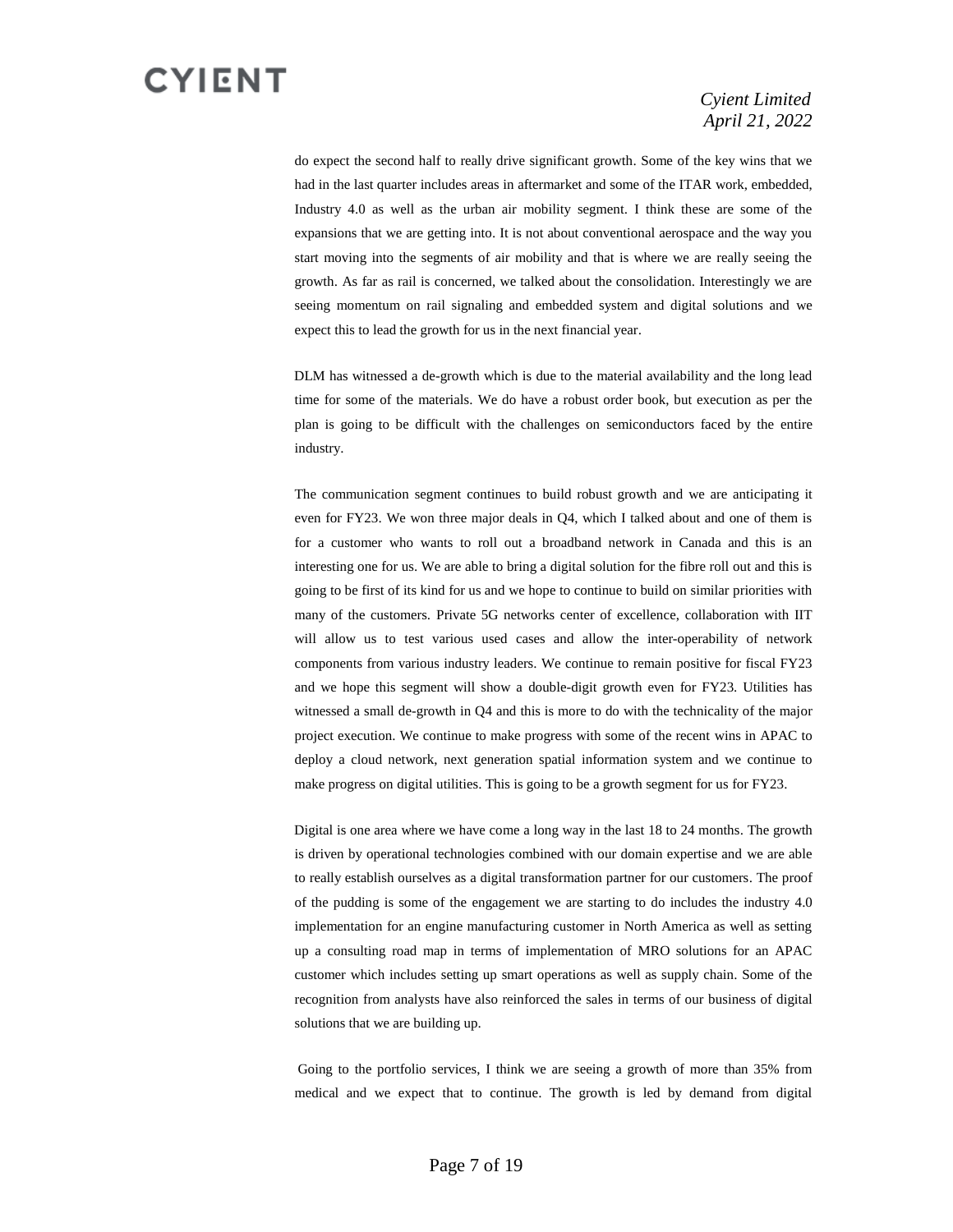

#### *Cyient Limited April 21, 2022*

engineering services for medical device platform development, embedded software and software services for next generation products and regulatory services in compliance with regulatory requirements. I think the regulatory environment is getting tough and we do see this as a potential opportunity for us to provide the QA/RA services for many of our customers. Semiconductors witnessed a small degrowth last quarter, but we are continuing to build momentum on semiconductors and we have capabilities both on turnkey as well as on services. I think that is bringing us confidence that we will continue to really show growth in FY23 and this is going to be one segment, which will definitely witness more than 20% plus growth for the next financial year. Mining and natural resources, this has seen close to 70% growth in FY22 and we have added about 12 logos in this segment. The acquisition that we made about 15 months ago of IG partners is really proving to do well for us and we continue to see momentum around ESG, sustainability and digital transformation initiatives for the mining segment.

Energy industrial plant engineering has grown about 20% YoY and we will continue to make progress on this segment as we are adding new logos and expanding some of the customer relationships in this area. We are seeing growth led by digital technology transformation around the portfolio of our customers. Geospatial has witnessed marginal decline and except for one customer I think this segment has seen the growth in FY22. We continue to build momentum of expanding our capabilities into various domains like mining, communication, and automotive utilities as well as expanding into the high-tech segments and this is the really an exciting segment for us in the next 12 to 18 months based on the plans that we laid out. Automotive and mobility has witnessed a sequential growth in Q4 and we continue to see a strong robust demand from automotive side and we expect this to grow significantly in the next financial year. We have started making investments over the last 24 months and that is starting to pay off. With that I will hand it over to Krishna for providing the outlook for FY23.

**Krishna Bodanapu:** In terms of the outlook for FY23 in terms of revenue, we are quite confident that the growth in revenue will be in the 13-15% range in constant currency for the group. In DLM, we continue to have supply side challenges, which means that we are anticipating that the growth for DLM will be lower. It will be in the high single digits so of course services will do a little bit better than DLM. In terms of EBIT margin we expect the full year margin to be in the range of 13-14%, which is in line with what we have done this year. Again we continue to anticipate a tough supply environment from the people perspective and therefore we believe it may be quite difficult to significantly improve margins from where they are at least in the coming year. In FY23 our effective tax rate will be around 27% given all the jurisdictions, etc., we believe that we will be in that range from an effective tax range perspective. So net-net I just want to summarize this by saying I think we have had a reasonable year in FY22, but we have a much greater degree of confidence in terms of what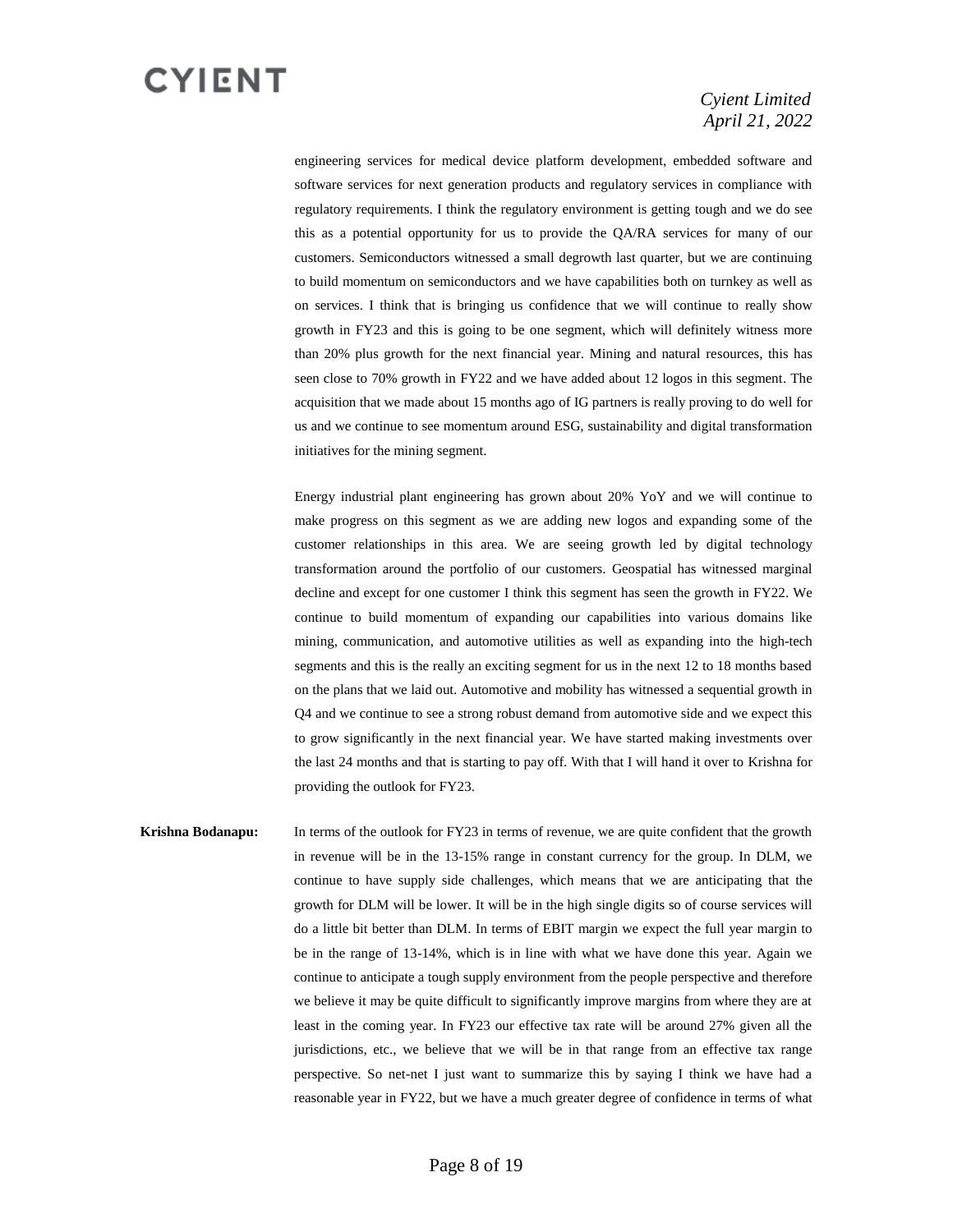will happen in FY23. This is the outlook that we are giving. It is based on the backlog that we have, based on the customer mix and various other parameters, which give us a fair degree of confidence that we can deliver within that range. With that I will hand it back to the moderator to curate the question-and-answer session.

**Moderator**: Thank you very much Sir. We will now begin the question-and-answer session. The first question is from the line of Sanjay Awatramani from Envision Capital. Please go ahead.

**Sanjay Awatramani:** Good evening Sir and thank you for giving me this opportunity. My question was on the attrition rate? Can you highlight something on the full year attrition rate?

- **Krishna Bodanapu:** I am sorry. Why don't we come back to that because the quarterly attrition rate actually came down about 250 basis points compared to Q3 and it is at 26.9% compared to 29.3% that was in Q3. For the quarter it was 26.9% and actually the full year number is also more or less there. I think it was at 27% number but the good news is it has actually trended downwards and obviously I think we have started off at 26%, went to 27%, then 29% and now we are back to about 26%. That is the trend of attrition for the year and we are now quite confident that this is on a lower trend is a good situation because that really has been the biggest challenge for us in terms of delivering some of the revenue growth we had anticipated.
- **Sanjay Awatramani:** So is my understanding correct that you previously mentioned that 27% is the tax rate for FY2022?

**Ajay Aggarwal:** I think in terms of the group it will be 27%. That is right.

**Sanjay Awatramani:** Just to confirm that the revenue, the guidance that you have given is 13-15% range in constant currency for FY23 and EBIT margins will be 13-14%?

**Krishna Bodanapu:** That is right. Both assumptions are correct. That is what we meant.

**Sanjay Awatramani:** So Sir just a follow-up question on this attrition side, I mean do we plan to hire some additional hiring, then train them and then we board them for this work in the IT sector? I mean as we see the other competitors are hiring in bulk for these fresher hiring? Are we on the same page or we are moving ahead in another direction in this?

**Karthik Natarajan:** Sanjay, Karthik here let me take this question. The way we are really looking at this there are three ways that we are trying to strengthen our recruitment practices. One is the fresherhire and train employee model and the second is we are also trying to look at acquihire. We are trying to onboard resources through our rebadging model and the third would be what we call the lateral model. We started up with laterals. We started moving into acquihire and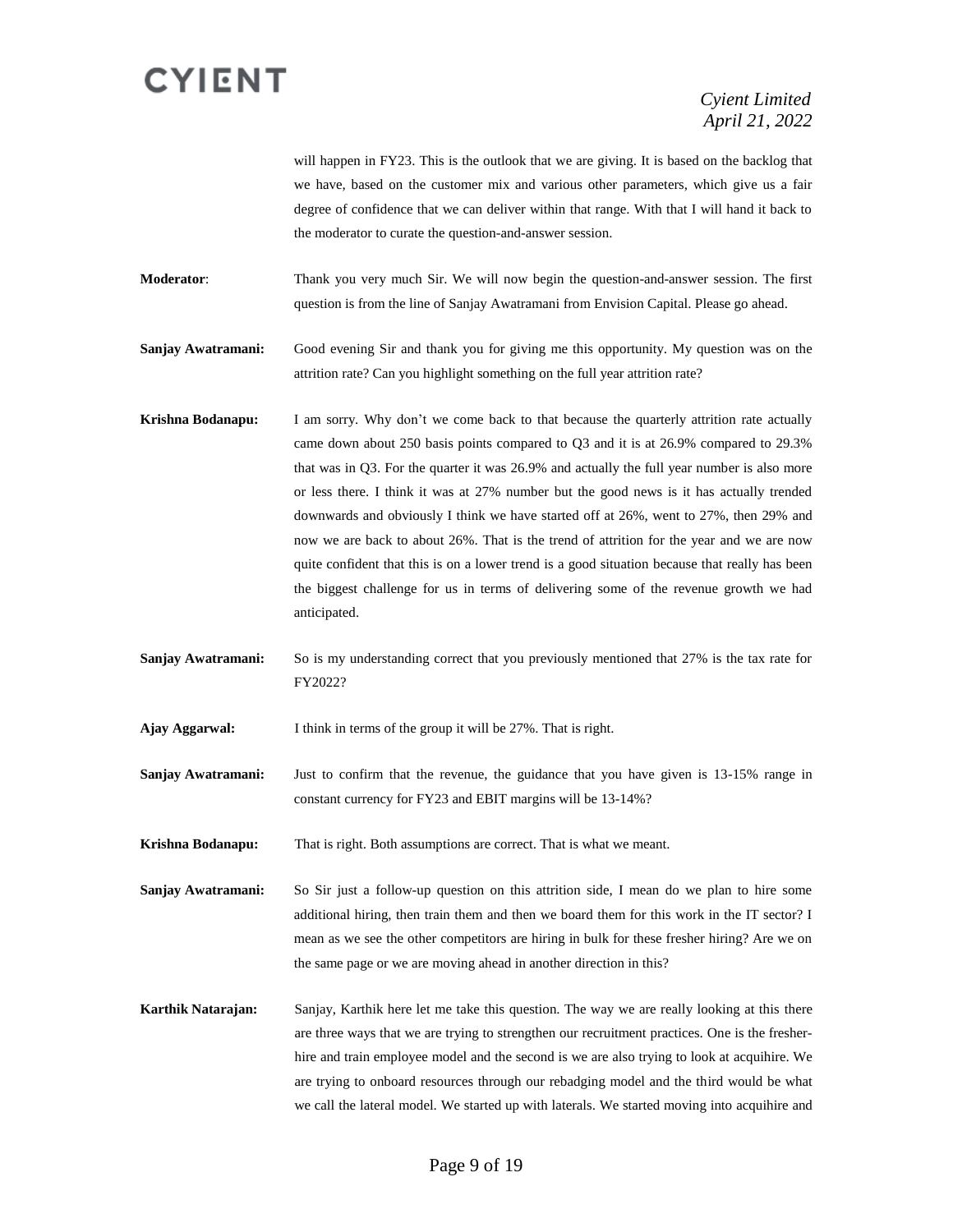#### *Cyient Limited April 21, 2022*

we are in the plan of adding significant resources over the next 12 months both on the fresher as well on the lateral side. We are starting to create a skill academy which will really help us to build this skill in our pool and we will definitely have more progress to update in the next one or two quarters.

**Ajay Aggarwal:** Also we have got the full year number - 26.2% is the number.

**Sanjay Awatramani**: Okay so this is the attrition for FY2022 that is 26.2% right.

**Ajay Aggarwal:** That is right.

**Sanjay Awatramani**: I mean just to reiterate can you give us some count. I mean what is the plan to hire for FY23. I mean just an overall count of the employees.

**Krishna Bodanapu:** I think it is a little bit difficult to give an exact count. I mean we obviously are hiring quite aggressively and we are also hiring in line with revenue outlook that we just talked about. If anything, we anticipate offshore to increase a little bit from where it is. We anticipate the growth to be quite across the board so it is not that it is one industry. It is just an extrapolation at that point. I mean if offshore is going to increase and we are going to grow 13-15%, most likely we will add 15-17% or something like that.

**Sanjay Awatramani**: Okay Sir this answers all my questions. Thank you, so much and good luck, for FY23.

**Moderator**: Thank you. The next question is from the line of Sandeep Shah from Equirus Securities. Please go ahead.

- **Sandeep Shah:** Yeah thanks for the opportunity. The first question is in terms of guidance so when I strip out the DLM growth assuming 7-9% within the guidance for FY23, I get a number of roughly 15.5-17.5% for the services business revenue growth in FY23 and this will require roughly 4-5% compounded QoQ growth from 1Q to 4Q of FY23. So just in FY22 we started with a double-digit constant currency growth which we downgraded to US dollar revenue double digit growth and actually we have come out with a 9% US dollar revenue growth. So there has been a miss in terms of what we started originally in terms of guiding our services business versus delivery in FY22 so what makes us confident that the same thing may not repeat in FY23 because FY23 may have a higher number of macro issues as a whole.
- **Krishna Bodanapu:** I mean we have to strip out the macro issues and let us assume that there is nothing that comes at an existential level. Fair comment, if you look at the biggest reason for our challenge this year has been some of the supply side issues that we have not been able to fulfill. The supply at a rate which some of the demand has come in because we still remain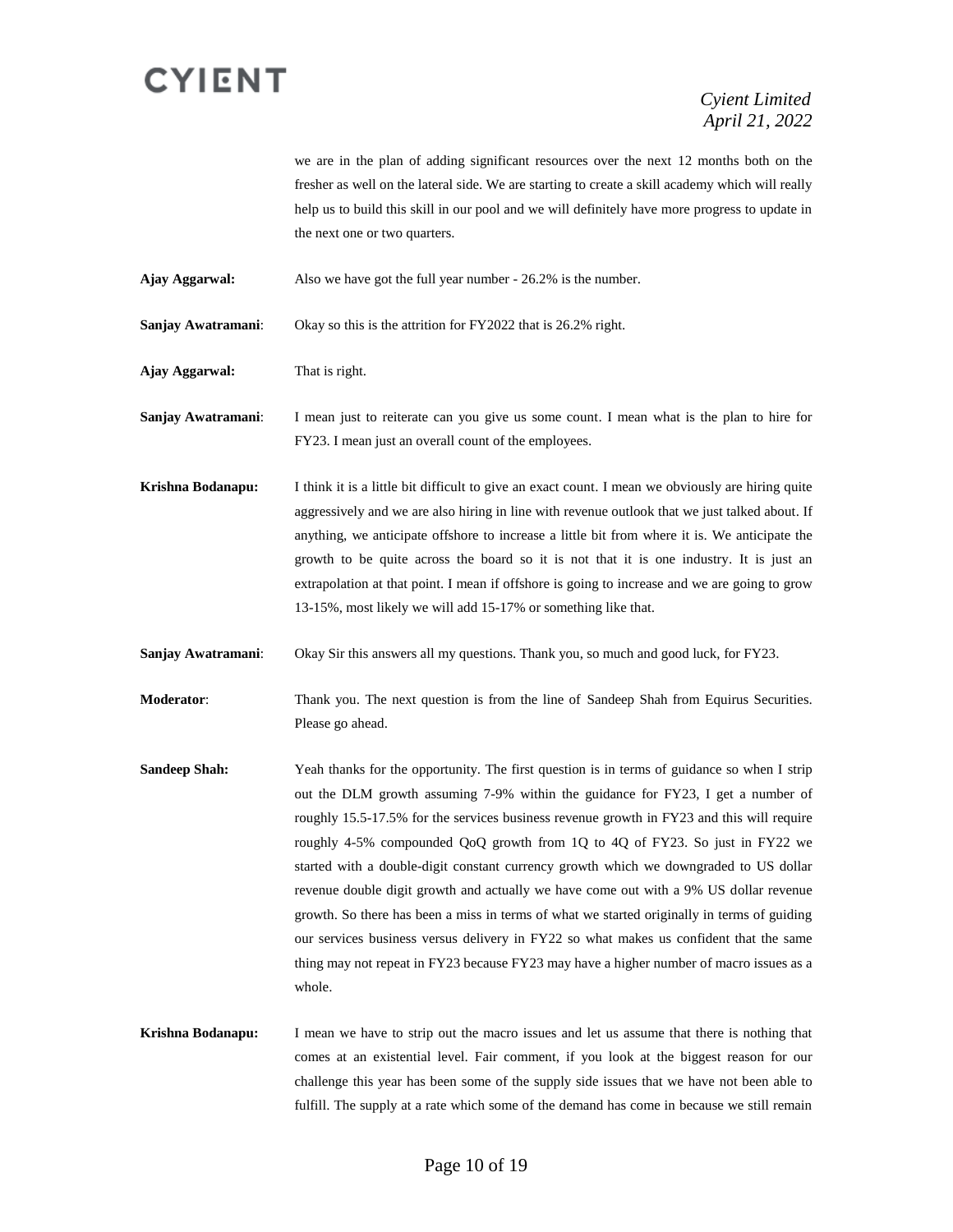#### *Cyient Limited April 21, 2022*

in a fairly robust demand environment. Now also the other thing in terms of the supply that has happened is we were historically strong in some areas like mechanical data etc., whereas the growth is coming in from newer areas like embedded, digital. For example, our digital pipeline, I think, grew by 50% even last quarter and our order intake was, I think, 60-70% compared to last year and so on with embedded and so on and so forth. So to say from the growth and from the capacity from the traditional areas, new areas have taken some time and the fact is we have that capacity now coming online. We have the recruitment engine online, which we have significantly strengthened. We have added 52 recruiters in the last quarter. We have significantly strengthened our pipeline of recruitment. Taking all those things into account it gives us, again there is no guarantee in life as you know but it gives us a lot more confidence of this number because it is also being vetted a little bit to say what are the risks, what are the opportunities and really rate them in the correct manner and then come up with this number so your observation is right. I mean we have had pressure in terms of revenue but in terms of this year we believe that the issue that made us have that miss especially around the supply chain for talent has been at risk. The demand environment remains quite robust and therefore our confidence is higher. Again I cannot say I am 100% confident, but our confidence is significantly higher and that is based on some of the factual data.

- **Sandeep Shah:** What I am saying is generally first half for the industry is seasonally better and for us also it is seasonally better. So to achieve this services growth guidance of 15.5 to 17.5 we have to do a heavy lifting with a growth of mid to high single digit QoQ. Are we baking this into our budget while giving this guidance to services business?
- **Krishna Bodanapu:** Sorry again the line is not very clear. The growth will be spread through the year. From 1Q onwards, we need to see some reasonable growth. Because obviously backended growth is not the right way to look at it. I mean we are seeing things shape up quite well even in the first quarter of the year and that will really lead to the numbers that we are talking about. I am sorry the line was not clear so we can meet up offline but if that was the question then yes we are quite confident that there is a good run rate for it.
- **Sandeep Shah:** I just wanted to understand is there any one-off in our SG&A line. Why has it caught up so materially on QoQ basis and also depreciation for the last two quarters has been trending down, is it a new normal to factor as a whole?
- **Ajay Aggarwal:** On your question on SG&A, I think, if you compare it to Q3, yes there has been a one off but when you compare it to quarter one because this is also SG&A and investment. So when you look at them together from Q3 to Q4 yes there has been some one off but when you look at Q4 and our planning next year, the way it is happening is that we are getting the benefit about 2% on scale. We do have another investment of about 2% which is towards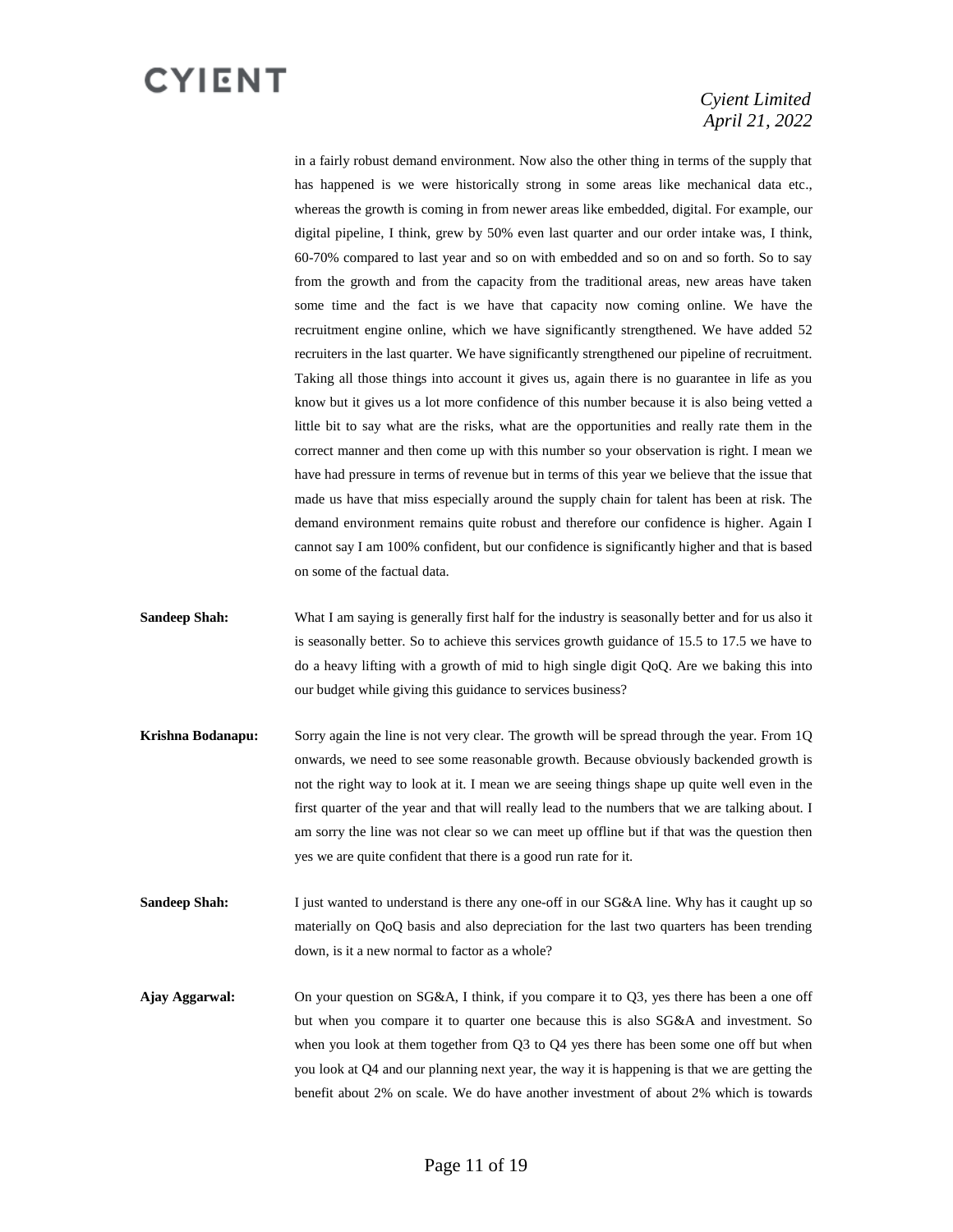the various initiatives to guide growth, solutions and things like that so I think from the perspective of Q3 to Q4 yes there are some one off. But if you see in steady state we will we continue to make those investments. To that extent I will not say that SG&A will go down and this SG&A includes investments.

**Sandeep Shah:** And just last question in terms of margin guidance. So we have given 13-15% guidance while the exit rate is at 14.5% kind of margin. So are we saying margin may also have downside YoY or we maybe at a base case or a worst-case scenario we may be flattish on YoY basis in FY23 versus FY22. When are we planning for wage hike and what could be the quantum of impact on QoQ basis?

**Ajay Aggarwal:** Not able to hear you clearly but what I understood was that you know what will be the impact of that range of growth on margin is that your question, Sandeep?

**Sandeep Shah:** No what I am saying in terms of the full year guidance on margin.

**Ajay Aggarwal:** Maybe we can come back to you Sandeep. Your line is not clear maybe we can dial in again and we can take the next question meanwhile?

**Moderator**: Thank you. The next question is from the line of Mohit Jain from Anand Rathi.

**Mohit Jain:** My question is related to services business and in the commentary you guys said that aerospace is likely to come back in 2023 so that is obviously one segment we are positive on. I missed your remark on rail, so rail had a decline last year, should we expect that decline to continue next year or that is something which you guys are more hopeful given where your pipeline or order book is.

**Karthik Natarajan:** I will answer that Mohit and I hope I understood your question**.** So aerospace like we talked about we have seen a 10% growth in FY22 and we are not seeing that it has fully come back to where it was pre-pandemic. We expect it to fully recover by FY24 that is what analyst reports indicates. We will continue to see a growth in double digit for aerospace for FY23 and we would still not have reached our peak of FY20. Having said that in terms of rail and we talked about some of the consolidation of customers and some of the synergy benefits that are going to be drawn out. We do see that H1 FY23 could be muted on rail and we are seeing momentum in the form of rail signaling, embedded systems and digital solutions expanding in H2 FY23. We will see that as a transport segment, we will definitely see a growth in FY23 and far better than what we have seen in FY22

**Mohit Jain:** So that 15% guidance is essentially coming in or we can assume it to be largely coming from communications and portfolio.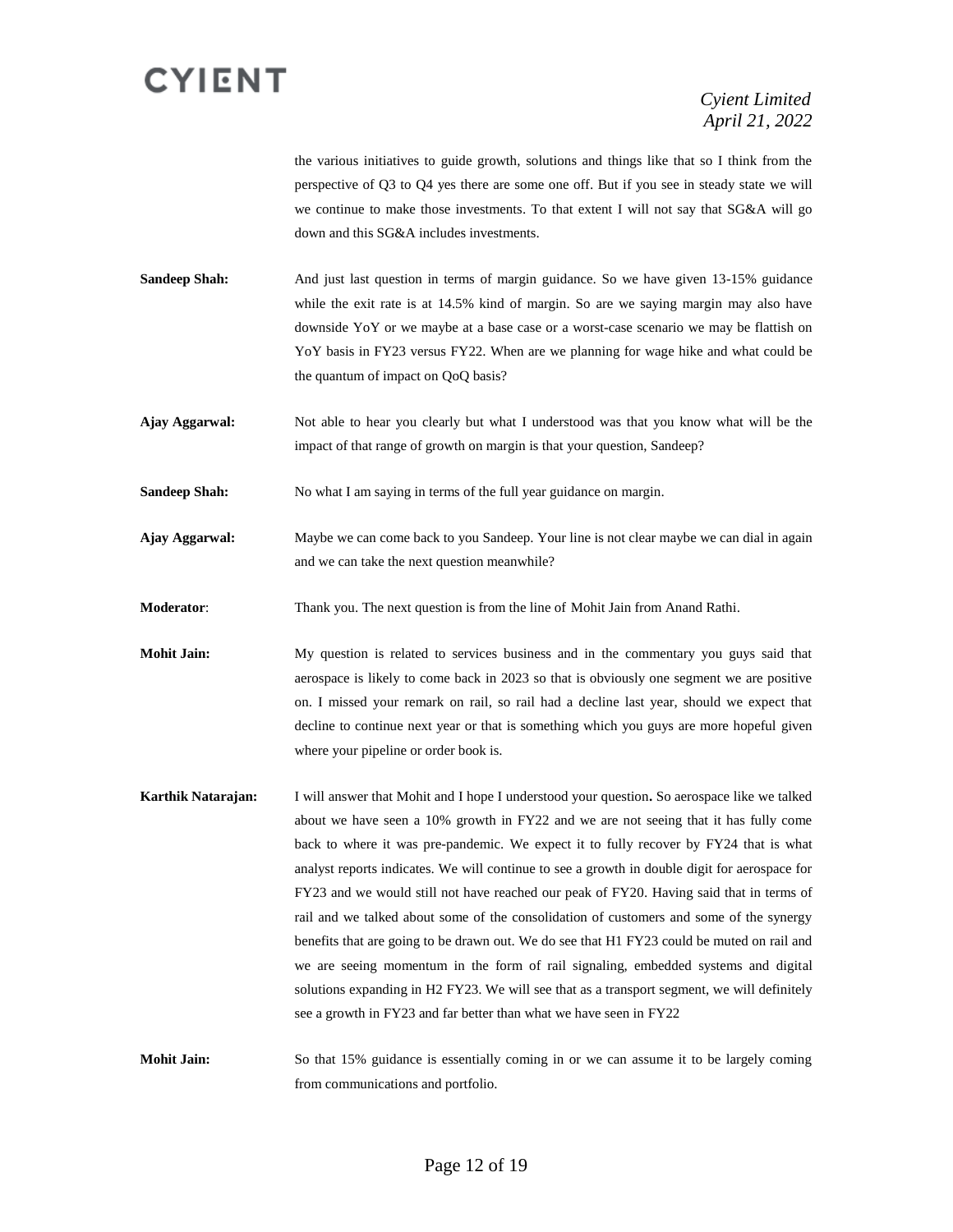*Cyient Limited April 21, 2022*

**Karthik Natarajan:** Yeah if you look at the non-transport for FY22 that has grown by 15% YoY so we are continuing to build the momentum on the non-transport. If the transport also joins on the growth bandwagon, I think we expect it to be slightly helping us on accelerating the growth and that is the confidence that we have today.

**Mohit Jain:** Okay and second thing is the guidance number that you guys are giving is totally organic based on today's situation. Is that correct.

**Karthik Natarajan:** That's right. Yes, absolutely.

**Mohit Jain:** Okay and last was on the TCV. Like our TCV is growing at slower pace and I am again referring to only services not to DLM. But relatively our TCV while it has improved over the last few quarters and we are talking about large deals, the number is moving little slowly compared to the industry. So by when do you intend to sort of fix it and how should we read your TCV on the services side going forward? What is something you guys are expecting or will it still take some time before TCV catches up with the revenue growth escalation?

- **Krishna Bodanapu:** TCV is also relative thing. I mean all said and done we have to look at it from the context of how the contracts in our industry are awarded and obviously you cannot compare our TCV to TCS's TCV for example. So I think where we are we are still quite confident because just looking at the nature of our business on how contracts are awarded, how work practices are awarded etc. we actually feel quite confident that it is much better than it has ever been. I mean the TCV is higher than it has ever been again it is relative I would compare it more to ourselves than to the general industry.
- **Mohit Jain:** So what I mean to ask is 15 to 20% kind of TCV growth is what you guys think and sort of sustain or do you think because last eight quarters were little more volatile so going ahead should we assume this 15-20% kind of TCV number or should we assume some volatility.

**Krishna Bodanapu:** See there will be volatility in TCV. It is again based on the industry that we are in there will always be a volatility in TCV. That is why I say we have to look at it as a sort of running number rather than point in time number. From a running number perspective I think we have had a good last eight quarters like you said and we feel confident on the backlog just looking at where it stands.

- **Mohit Jain:** Okay, perfect. Thank you and all the best.
- **Moderator**: Thank you. The next question is from the line of Vikas Ahuja from Antique Stock. Please go ahead.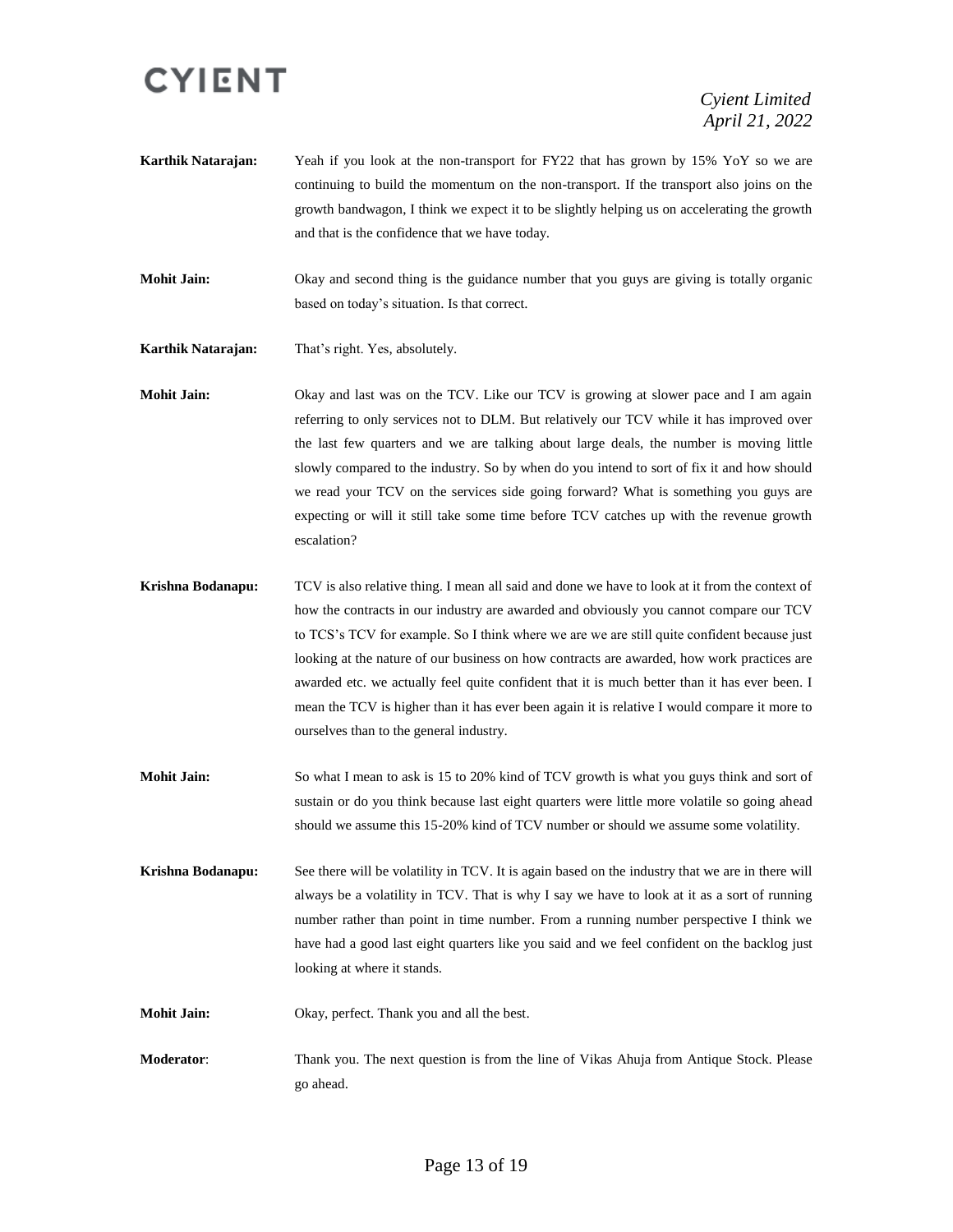*Cyient Limited April 21, 2022*

- **Vikas Ahuja:** Hi. Congrats on great execution. Krishna on our guidance have we baked in any kind of macro risk while making the guidance or you try to do be a bit conservative considering second half there could be some risk.
- **Krishna Bodanapu:** We have not really taken any major macro issues because I think quantifying those macro issues is very difficult. Now what I will say is we have taken into account things like the supply market is still going to be quite constrained therefore we will have to be aggressive with salary increases. We will have to be a little bit more reasonable in terms of the joining side. You know all those things we have taken into account, absolutely, and we have watched on the conservative side and even salary increases etc., while we have budgeted the numbers which we have never done in the past because we are looking at a fairly robust environment or we anticipate to start six points above grade. We anticipate growth coming back to this. Some of the clients that we have been working with and some of the merger situation etc., are starting to really play out, but we are also being conservative to say that it might not happen one quarter, quarter two it might happen and so on. Those kind of things we have taken into account but if you look at the global macro issues like say Ukraine crisis and oil crash those things honestly we have not because unfortunately with those things till they know you do not know that they are happening.

**Vikas Ahuja:** Sure, thanks and lastly what is leading to this 200 basis points increase in tax guidance?

**Ajay Aggarwal:** If you look at the provisions of the special economic zones because our position of lower tax arises out of our operations in 11 units in SEZ. From 1st April many of them get into the different level, you get 100% then you get 50% and then it becomes zero so I think there is a switch over. Now we are looking at what tax rate makes sense for us. Should we continue with these benefits or should we go into the 25% rate, which the Indian government allows us. We will take that call during the period in this we have made an assumption that we are looking at Indian tax rate at 25%. I hope that clarifies your question.

**Vikas Ahuja:** Sure thank you.

**Moderator**: Thank you. The next question is from the line of Anupam Parnaik from Allianz Global Investors. Please go ahead.

**Anupam Parnaik:** Thank you for the presentation and congratulations on great set of numbers. I have two questions, one of them is regarding attrition. I mean it will be helpful if we could just get some guidance as to what you are expecting for FY23. Secondly, in relation to high inflation across various markets and also the higher attrition rate that the industry is seeing, it will be helpful to understand how that has impacted the staff cost for FY22 and what should we think for FY23.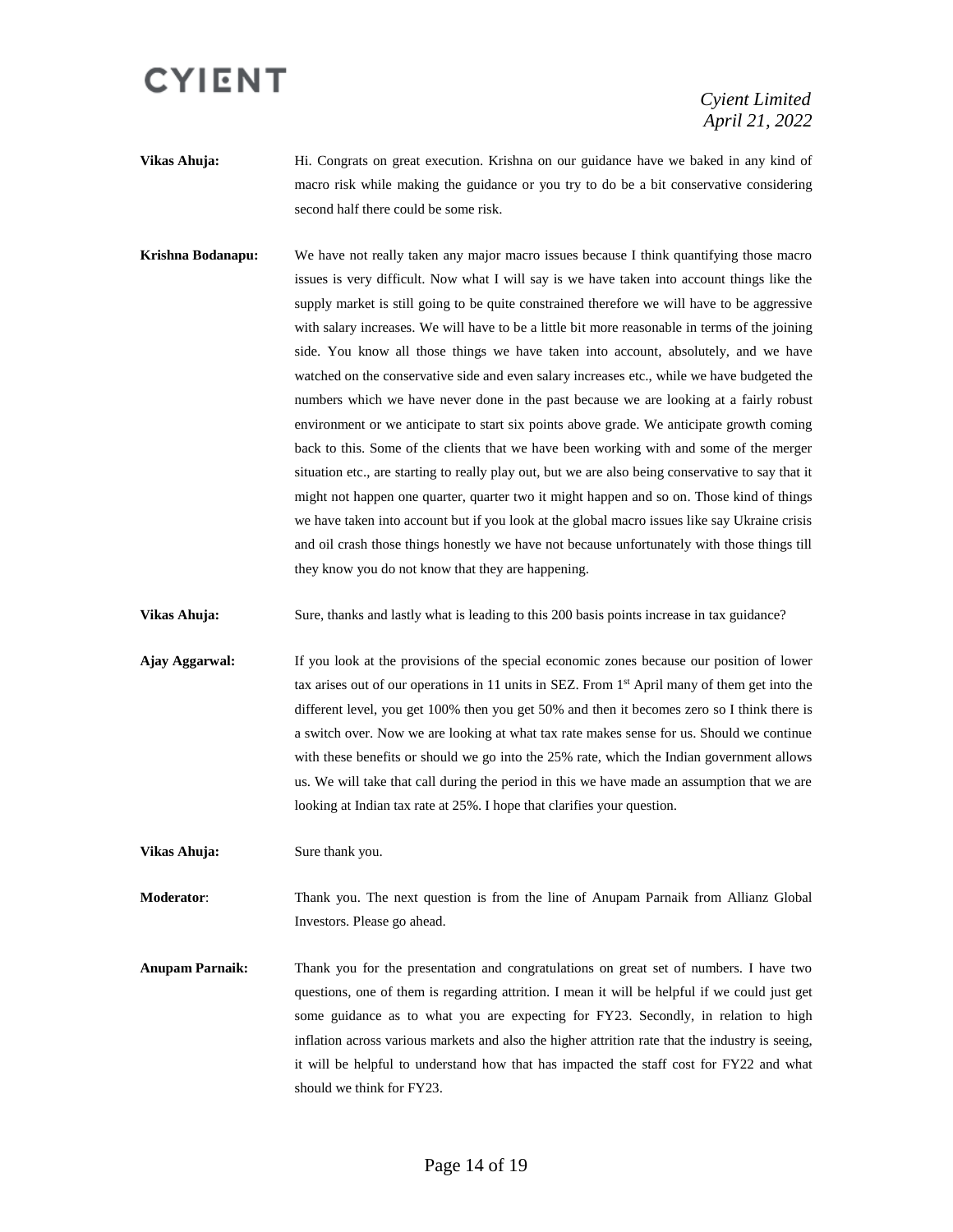#### *Cyient Limited April 21, 2022*

**Krishna Bodanapu:** I think from attrition perspective our view is the market has still not cooled down in any manner. While this 29% was quite high last quarter we believe that it will be more between 20 and 25% and that number and that assumption is also quite important in terms of how we plan for our staff and therefore plan for capacity and therefore plan for budget. While I am saying 20-25% I would be very surprised to see that at the lower end of that range. I think even for next year we have to still plan our attrition to be more towards the higher end of that range just because the supply side challenges have not eased yet and the demand scenario has not eased. So again like I said we just have to plan and be ready for 25% attrition number and that is what we will plan our capacity and so on around. In terms of last year obviously there was a fairly significant challenge that we faced in the supply side. We have given up at least a couple of points of growth because of the attrition and we did not have the capacity and the staff when we needed them. I think that is a key lesson learnt and that is actually something that we also had a long conversation around the board meeting earlier today in terms of making sure that we understand the lessons learned and we are really able to mitigate and manage on the lesson learned. So we are not out of the woods yet and one quarter does not make a trend. I am not saying attrition has come down. We have had a decent quarter and especially if you look at most of our competition actually this is also a good comparison. Most of our competition is actually showing increased attrition or even significantly increased attrition whereas our attrition has come down so we take it as a good sign. We have done a lot of hard work and we have done many things, which are unique both in terms of compensation and on the softer side. We hope that is what is playing out. We are planning for 25% but we are hoping for 20% but we will see what the numbers are.

- **Anupam Parnaik:** Got it and the second question was regarding sort of another inflation impact on the business. I mean how should we think about that in terms of the staff cost for FY23 and also if you could share some color as to what sort of inflation you had in first half cost in FY2022 that would be helpful.
- **Krishna Bodanapu:** Obviously it is a very rough inflationary situation and we have not seen these inflation numbers in many countries for a long time. So it is going to have a fairly deep impact or fairly significant impact on the staff cost and that is why we are planning around things and we still see good room for improvement in efficiency and operational metrics. That is why we are still saying margin will be in that 13-14% range because salary increase is going to be major headwind this year and we have planned on fairly robust and attractive salary increase. What was the second half of your question? It was not very clear.
- **Anupam Parnaik:** What was the inflation that you saw for FY2022 in terms of the salary cost, rough estimate without getting into any specifics?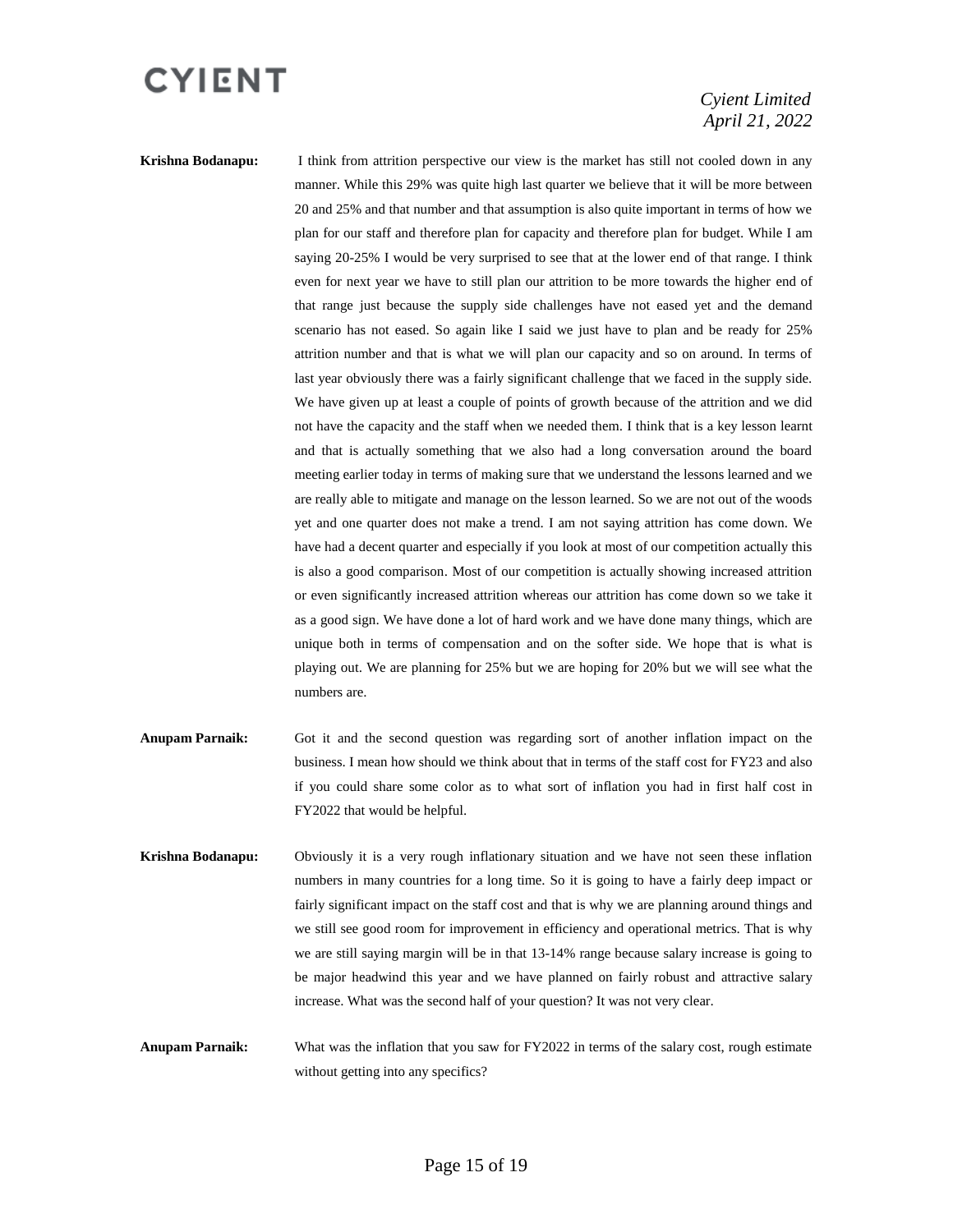*Cyient Limited April 21, 2022*

- **Krishna Bodanapu:** It will be in the 10% range in India. Typically, we have done 2% range in overseas. It will be maybe 4% this time overseas and 10-12% in India. It is a very rough number because it is going to be all over the place. There are groups which will be much higher than that but this is just a rough number.
- **Ajay Aggarwal:** I can just also add you know as Krishna said this is extremely sensitive issue you have to make sure that we come back to 20 to 25% in the first place and then sub 20%. Like last year increases are going to be in three phases and also I think as this situation is developing we have kept that flexibility. We will be able to make sure that we are able to prioritize and do that so I think just see that some of these things what we are saying are sort of directional. Each country and each skill set is being very carefully planned to make sure that people are taken care of in line with the trend in the markets and the skills that are there in the market.
- **Anupam Parnaik:** Understood thank you.
- **Moderator**: Thank you. The next question is from the line of Sulabh from Morgan Stanley. Please go ahead.
- **Sulabh:** Hi thanks for the opportunity. I had a couple of questions. One is on the revenue growth guidance. Going back to the comment made earlier where we mentioned that the service revenue growth will be spread out through the quarters, but then when we were making comments on the vertical side, we said that the rail growth will be driven into 2H while it will be muted in 1H, so just trying to understand that which vertical will be doing the heavy lifting in the first half for you to be able to spread the growth through the year.
- **Karthik Natarajan:** Maybe I will take that question. We expect a strong growth led from communication and medical, mining, and semicon and automotive. I think these are going to be indeed our growth verticals in the first half and also aerospace will continue to build momentum like what we talked about earlier. Rail, utilities and some part of geospatial will start bringing in growth in the second half of the financial year.
- **Sulabh:** Ok got it and then on margins for Ajay. I am just trying to understand what are the tailwinds that we are expecting in the margin guidance in this year. Based on the wage hike numbers that you are planning, what is the additional impact this year versus last year that we are taking in the overall margin guidance?
- **Ajay Aggarwal:** I would say that you know in terms of the levers that we are going to use, I think they are going to be similar to what we have been doing in the last couple of years. The internal operational efficiencies, which we have been driving, we are also looking at lot of automation. We are also going to look at inflation that we discussed and also the attrition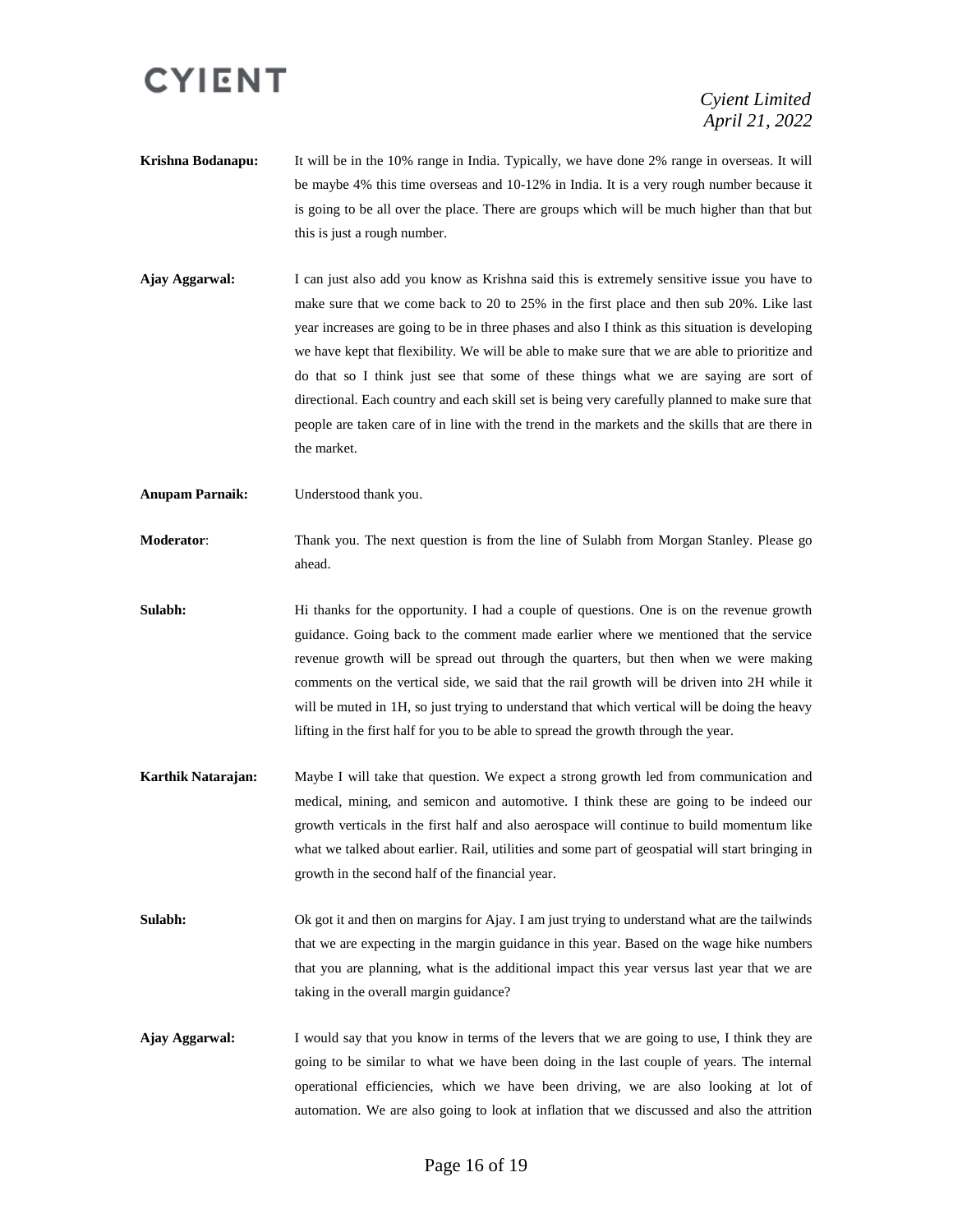#### *Cyient Limited April 21, 2022*

issue. I think we are working on the price increases with the customer because as you know this whole phenomenon is not restricted to us it also applies to our customers, that is another lever that we are planning for. Scale is definitely something, which we will further benefit. These hikes are going to be higher than the last year in terms of the overall impact. At this stage you know while definitely we have made some provisions in the budget and some of our employees are also our investors and maybe on the call I do not want this to become a town hall for the guidance. I would say we will do what it takes to retain the people and make sure we take care of them based on the best market valuations. I would say it will be higher than the last year but we were to mitigate it by internal improvements as well as the pricing. If you look at all the situations that are developing pricing is one lever that will really work and the growth will definitely get further improvements that will come with scale and we will continue to make the investments as I already said.

**Sulabh:** Sure thank you.

**Moderator**: Thank you. The next question is from the line of Shradha from Asian Markets Securities. Please go ahead.

**Shradha:** Hi thank you for taking my question. Just one question. There is a press release on BSE talking about some class actions that is filed against us. Can you provide more details on this?

**Krishna Bodanapu:** There is a lawsuit that has come up in the US which is a civil lawsuit which was brought by a set of states in the US. We are addressing the issue. We do not see that there is a major risk based on the facts of the case etc., but we are addressing the issue and we will keep you posted if anything changes either in any appreciable manner as things go ahead.

**Shradha:** But what is it regarding Krishna?

**Krishna Bodanapu:** It is alleged on employee hiring that is what the allegation is around. It is lawsuit on Cyient on employee hiring. It has been alleged in the lawsuit on our hiring practices and I want to say this is against a number of companies. This is not just against Cyient but it is against a number of companies in the ecosystem.

**Shradha:** And the salary hike will be set for which quarter? Will it be set for second quarter or first quarter?

**Ajay Aggarwal:** Similar to the last year, it will be spread out over the three quarters. Again the situation we all discussed that supply-side and retention of talent is our first priority in this year so having said that we will be a little flexible. But the initial plan is to have it over three quarters like the last year.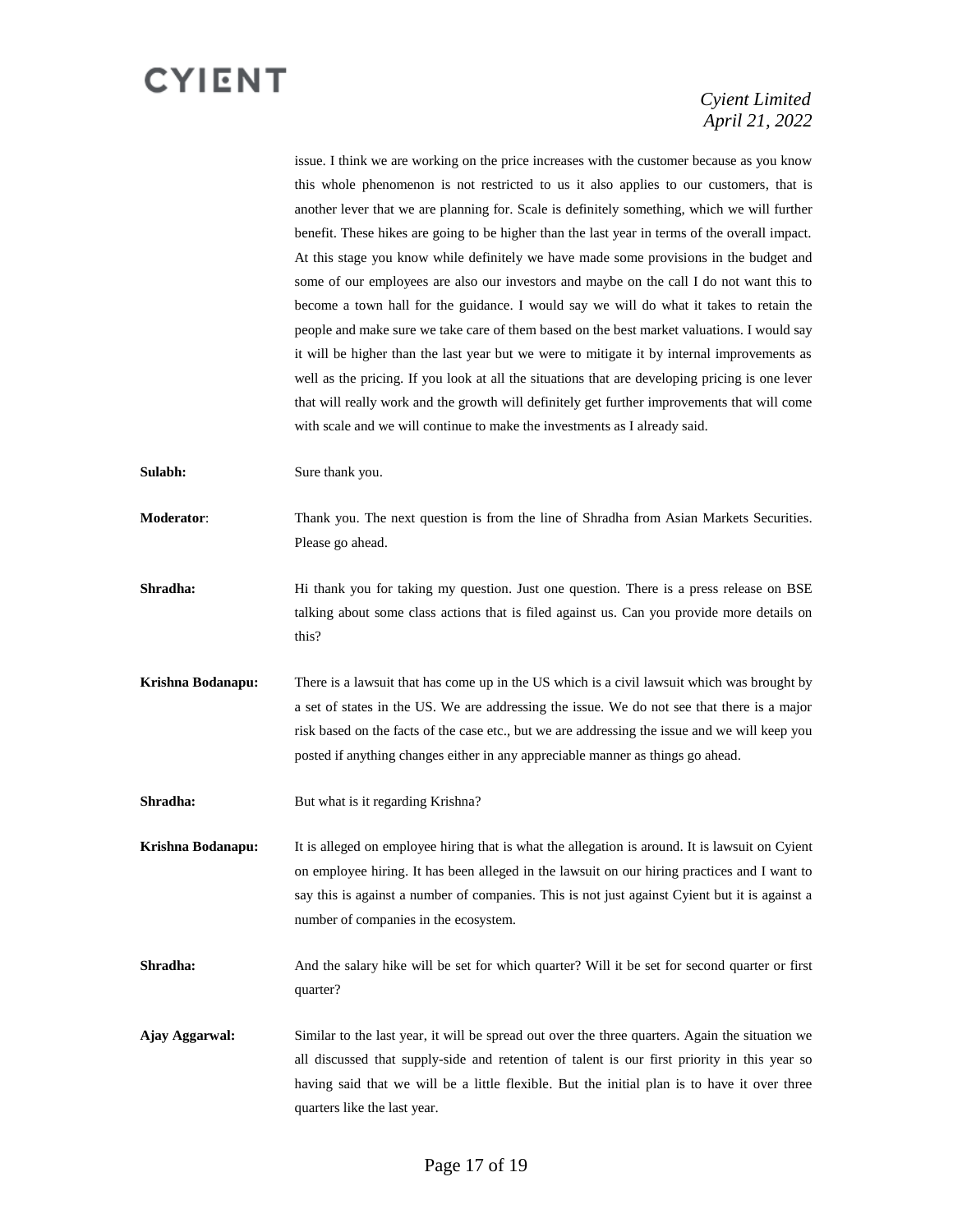**Shradha:** The last question Sir. Why our depreciation number is coming low over the last two or three quarters?

- **Ajay Aggarwal:** I think I would say the leasing is also clubbed there and we have been letting go off some space, which also hits this particular line. That is the reason. I think it is just some space optimization and I would say as the growth comes back definitely we will have to again go back to the previous levels. I would say do not read too much into this temporary reduction in depreciation.
- **Shradha:** Sure that is helpful thank you.

**Moderator**: Thank you. The next question is from the line of Amit Chandra from HDFC Securities. Please go ahead.

- Amit Chandra: Hi Sir, thanks for the opportunity. My question on the aerospace vertical. So as you mentioned in your commentary that we are seeing recovery in aerospace, if you could break it down how the recovery is in the top client versus the non-top clients and how the nature of spend in aerospace has been pre-pandemic and post-pandemic.
- **Karthik Natarajan:** I think on the aerospace Amit what we are seeing is there is definitely an increase in production capacity. What was being reduced over the last one and half years is likely to come back. Increasing from 30 aircrafts per month to about 40 to 42 during middle of this year and they will probably come back to pre COVID levels of 60 by middle of next year. This is driving the growth in terms of productivity, digital, industry 4.0 solutions and helping them to manage their quality inspection and how do you think they can probably have better view on their maintenance. I think they have an opportunity to get it right using digital technologies far more efficiently than what they would have done otherwise. That is an opportunity they are trying to tap into and the second one is also as number of players who buy the aircraft and aircraft engines are increasing. There is an increase in the maintainability MRO related services and that is something we call them as aftermarket. It is the add-on services, spare parts and trying to assess challenges that are seen by maintainability and how do we think we can help our customers in those areas. So essentially, it is led by manufacturing productivity, expansion that they are looking for and as well as the aftermarket part of it and all of them are led by digital technologies. We think that they can really bring a lot more efficiency into their operations and that is essentially what is driving the growth in the near term.
- **Amit Chandra:** Okay Sir. My second question is on the margin guidance that we have given. So how severe is the onsite wage inflation and what kind of wage hikes we are baking in onsite specifically in our margin guidance. Is it significantly higher than what we have given in the past